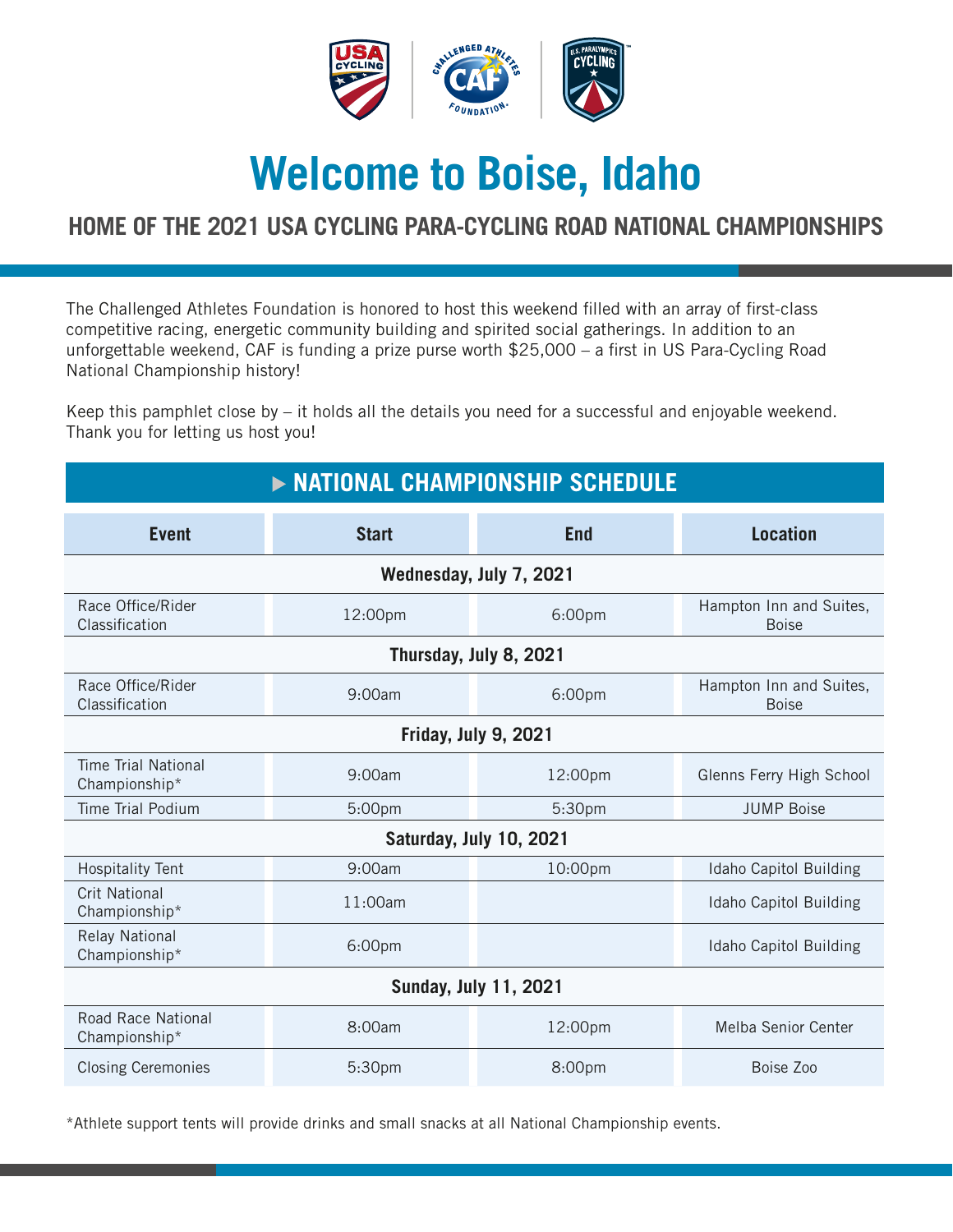| COMMUNITY EVENT SCHEDULE                                                |                    |                    |                                         |  |
|-------------------------------------------------------------------------|--------------------|--------------------|-----------------------------------------|--|
| <b>Event</b>                                                            | <b>Start</b>       | <b>End</b>         | <b>Location</b>                         |  |
| Friday, July 9, 2021                                                    |                    |                    |                                         |  |
| CAF Idaho Cycling Clinic                                                | 12:00pm            | 5:00 <sub>pm</sub> | <b>BSU Health Sciences</b><br>Riverside |  |
| <b>Twilight Trifecta Cycling</b><br>Celebration                         | 4:00 <sub>pm</sub> | 7:00 <sub>pm</sub> | <b>JUMP Boise</b>                       |  |
| Saturday, July 10, 2021                                                 |                    |                    |                                         |  |
| <b>Community Kids Ride</b><br>with Muffy Davis and<br>Kristen Armstrong | 12:00pm            | 1:00 <sub>pm</sub> | <b>Idaho Capitol Building</b>           |  |
| Pro Races<br>(non-disabled)                                             | 7:00 <sub>pm</sub> |                    | Idaho Capitol Building                  |  |
| <b>Sunday, July 11, 2021</b>                                            |                    |                    |                                         |  |
| Livestream Watch Party                                                  | 9:00am             | 1:00 <sub>pm</sub> | Payette Brewing                         |  |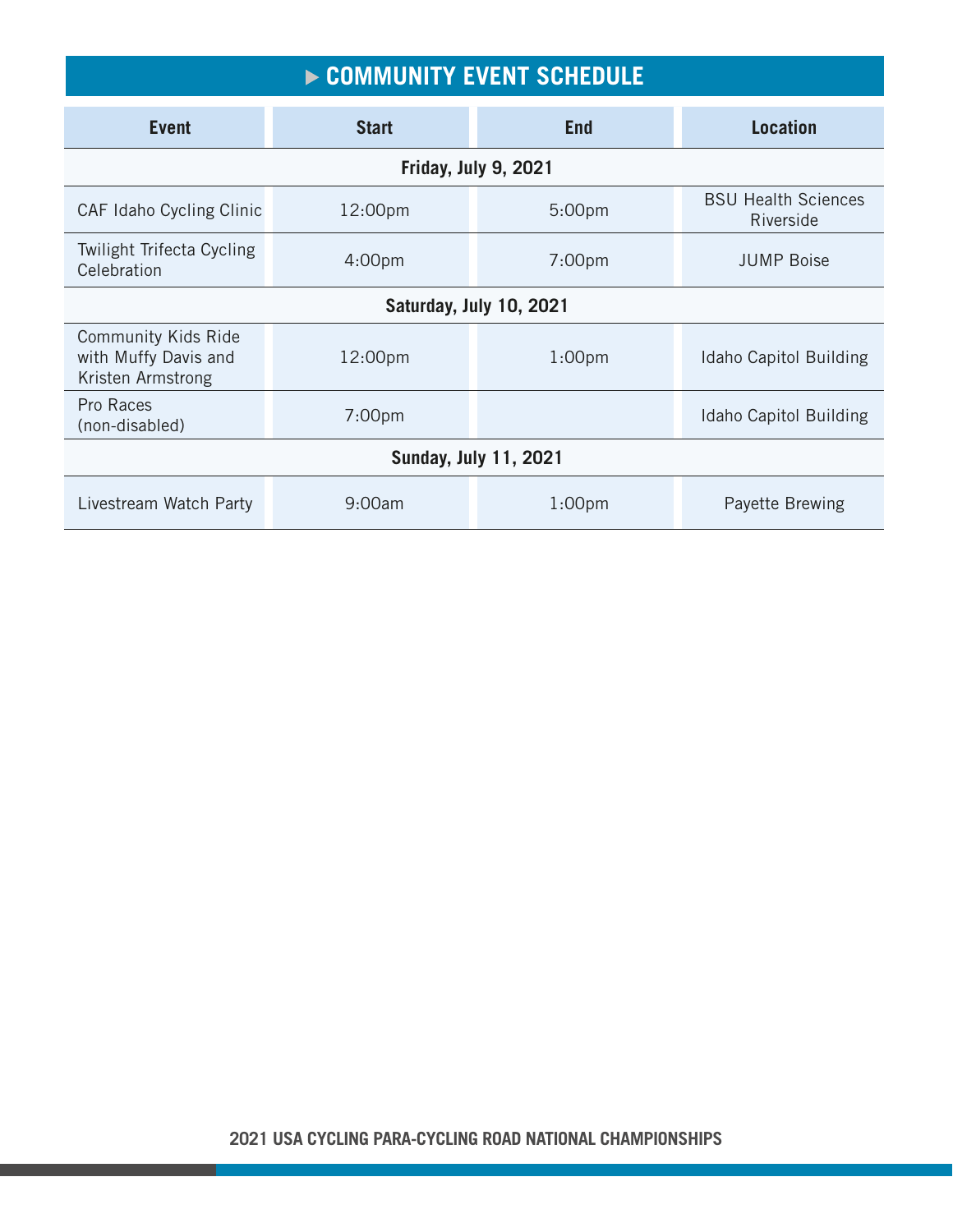# ▶ COURSE MAPS

## **Friday, July 9, 2021 // TIME TRIAL // GLENNS FERRY**





**2021 USA CYCLING PARA-CYCLING ROAD NATIONAL CHAMPIONSHIPS**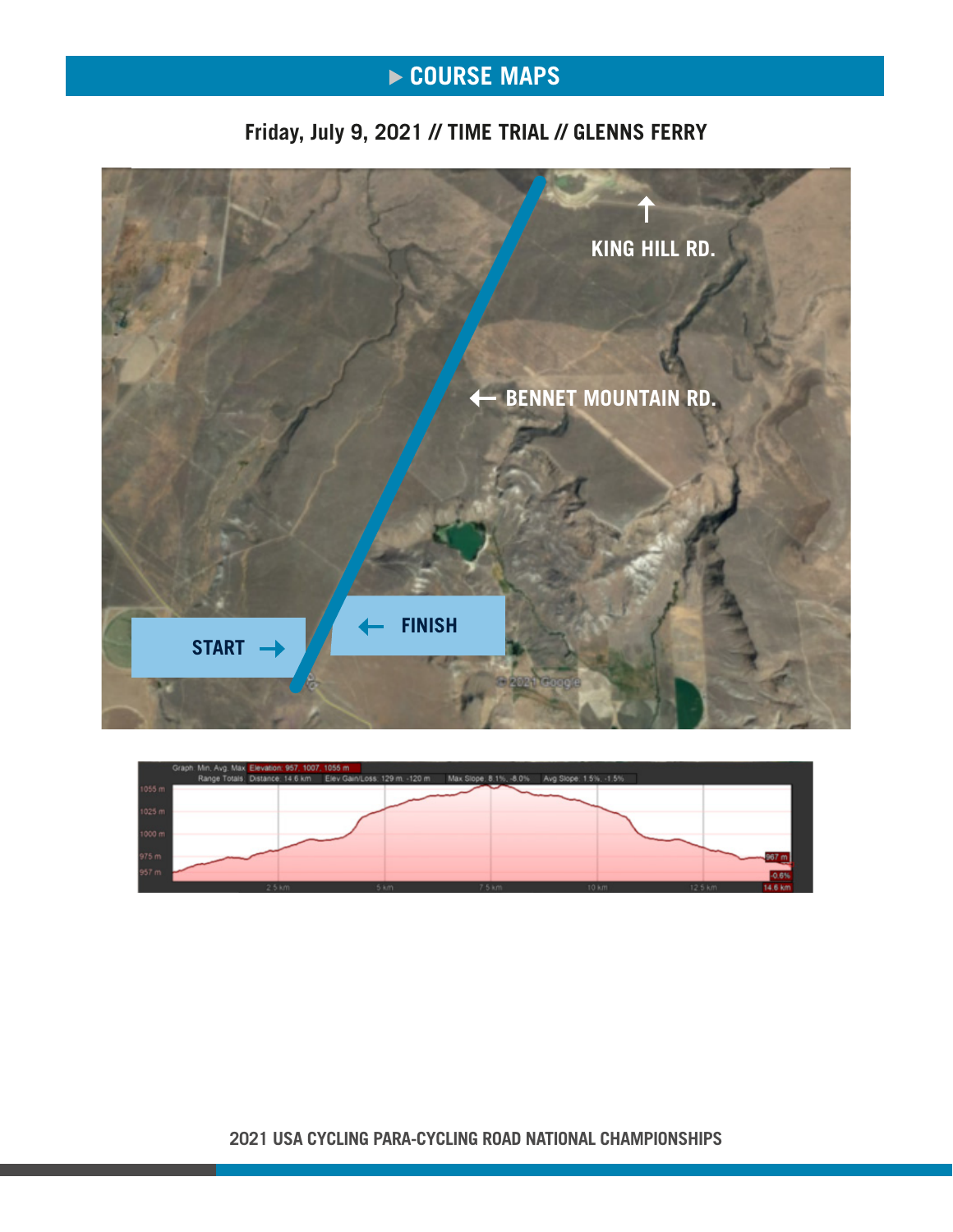# **COURSE MAPS**

## **Sunday, July 11, 2021 // ROAD RACE // MELBA**





**2021 USA CYCLING PARA-CYCLING ROAD NATIONAL CHAMPIONSHIPS**